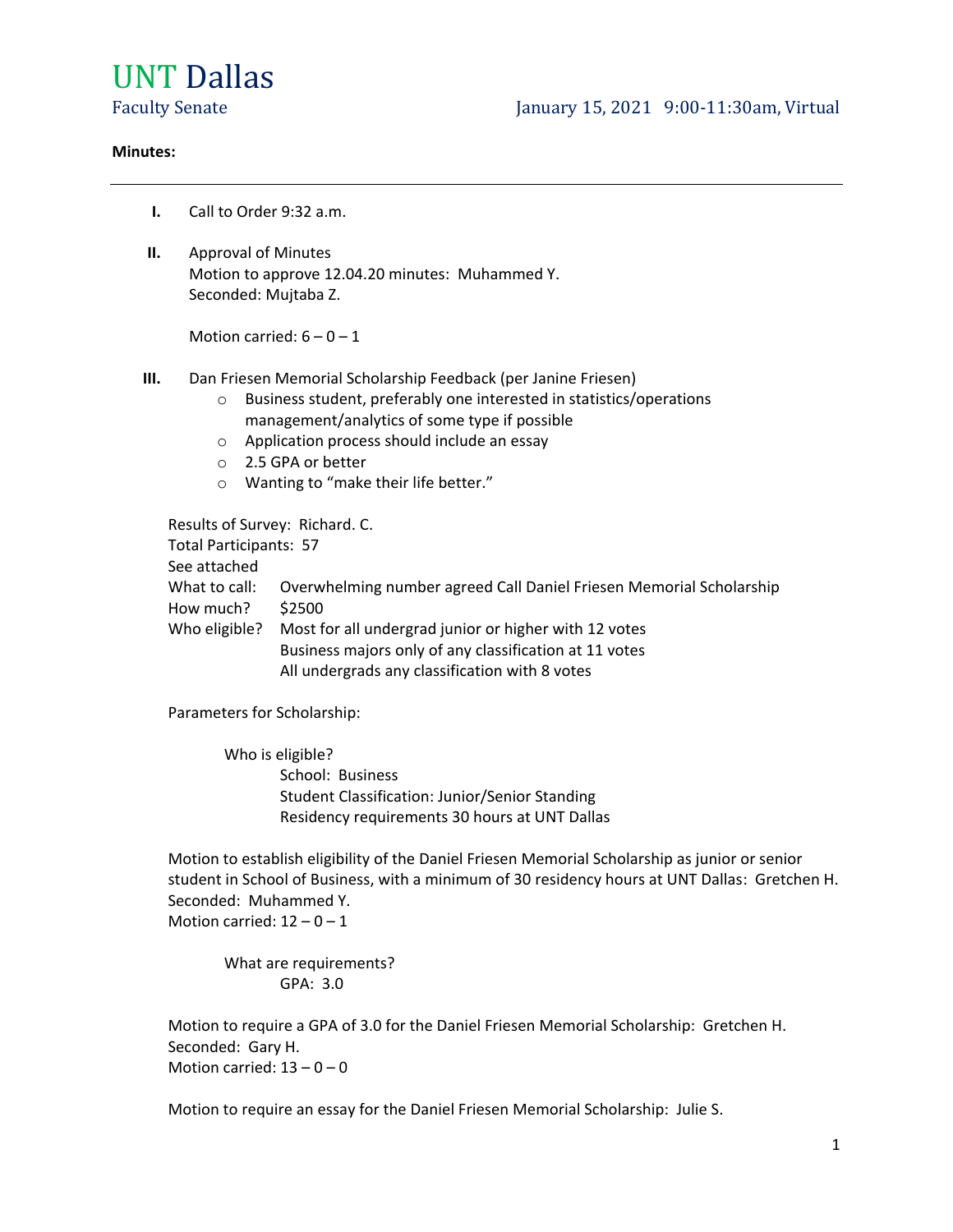# UNT Dallas

# Faculty Senate January 15, 2021 9:00-11:30am, Virtual

Seconded: Walt B. Motion Carried:  $13 - 0 - 0$ 

Motion to call the scholarship the *Daniel Friesen Memorial Scholarship*: Muhammed Y. Seconded: Jennifer B. Motion carried:  $12 - 0 - 1$ 

- **IV.** Faculty Voting Membership as Defined by Charter and Bylaws
	- o 50%-"The voting members of the General Membership hold a **full-time faculty appointment at UNT Dallas and are receiving at least 50 percent of their university salary**; or are full-time visiting faculty members; and may not hold an administrative appointment above the rank of Program Coordinator, Program Director, or Department Chair. "
	- o Need to clarify.

50% of salary – pertains to receiving at least 50% of total salary, not 50% of "teaching salary." How can we clarify to make clearer? Send any suggestions for a language change to Janiece to discuss at next meeting.

- **V.** Annual Administration Evaluation
	- o Wanda Boyd-2/5/2021
	- o Ad-Hoc Committee

Wanda will attend next meeting in February to discuss what she has found in her data gathering on other instruments that are being used at universities and any other information. Afterward, we will convene an ad hoc committee to develop an instrument.

- **VI.** COVID Impact on Student Evaluations (update)
	- o Same as Spring 2020

Faculty Senate voted to present policy change to allow faculty to leave out student evaluation for Fall 2020, due to pandemic campus closures. Provost Stewart accepted the suggestion and agreed that for Fall 2020, course evaluations will be treated the same as Spring 2020 student evaluations.

- **VII.** Annual Tenure Dossier Training (update)
	- o Dean by school

Provost Stewart told Aaron that Deans have been instructed to hold training sessions with each school. School Senators – please check to see if anything is on schedule for Spring? If not, follow up with Dean to see if one is scheduled. If no training is schedule, let Aaron know so that he can follow up with Dean? Training should be for those going up for tenure and for tenure promotion.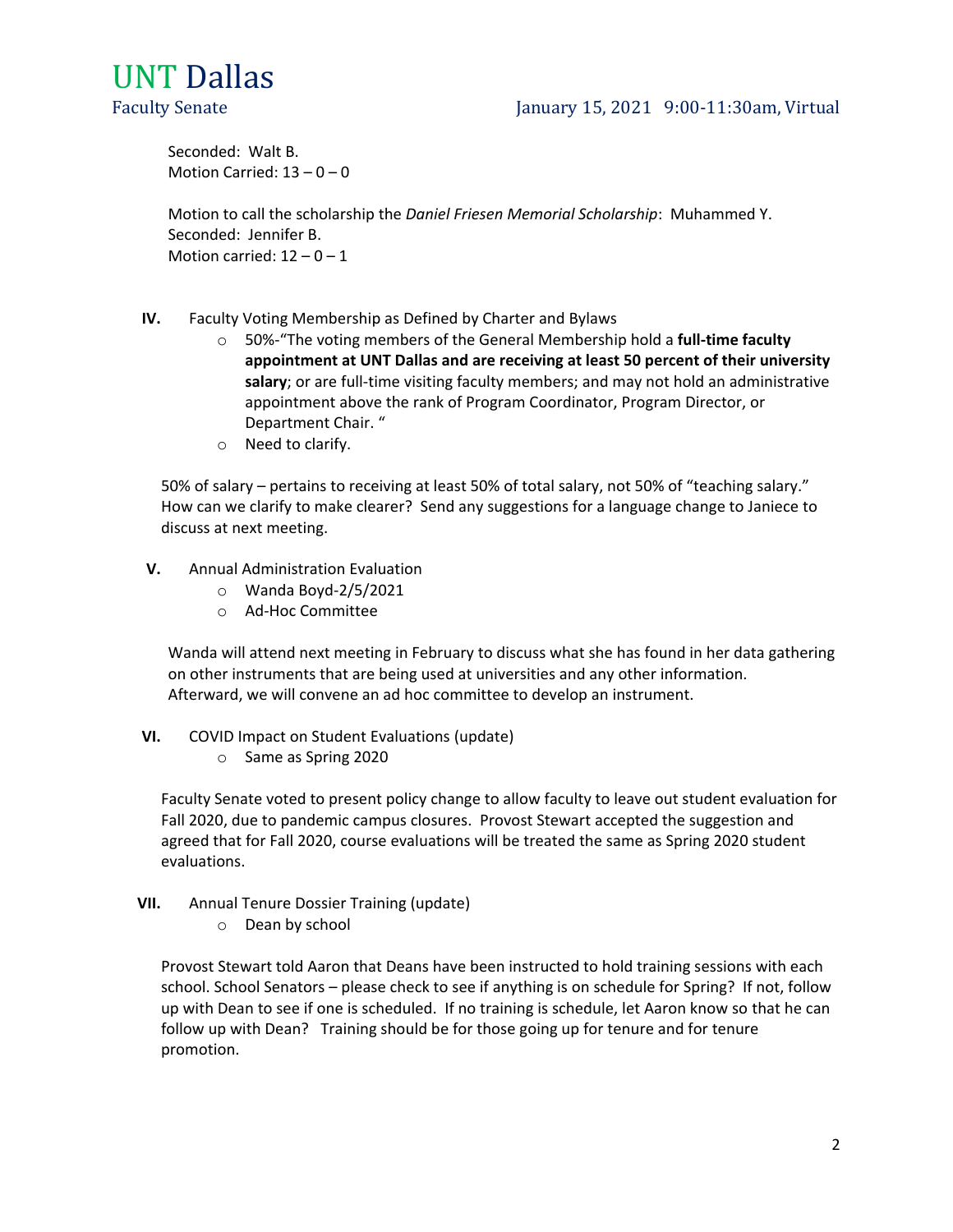

## Faculty Senate January 15, 2021 9:00-11:30am, Virtual

Concern that Deans will provide different trainings – Aaron will follow up with Provost Stewart regarding providing universal format and minimal requirements. Disappointing that over several years, there has been a lack of consistent formatting, despite feedback from tenure committees. Would like to see something in writing from the provost office with minimum requirements.

#### **VIII.** Law School Permanent Non-Tenure Track Promotion Policy (Hackard)

Need for consistent language to avoid unequal treatment that could lead to appeal (grievance) Law School Process for Non-tenured professors - 1:1:3 (one year appt; 1 year appt; apply for 3 year appt)

Expectation that you can get a second 3 year contract after your contract has expired. May be terminated for good cause. Same for 5 year contract. At end of 3 year term, university has to have good reason for not renewing contract, i.e. clinic no longer exists, but university must try to find other position.

Senior Professor of Practice: can apply for this position after 5 years Evaluation for renewing contracts: is addressed.

Gretchen Hackard will share policy guidelines with Sara Holmes, chair of Work Life Committee, who is working on current policy for lecturer track, to ensure general guidelines are in lock-step. Need consistency of language.

University does not currently have language for faculty as precise as law school; which would mean that law school would have stronger language that the university. We should review language of tenured faculty as well.

Version shared by Gretchen Hackard has been approved by Law Faculty; is in process of review by Provost and legal department.

Law School has "Professor of Practice" which is equal to UNT Dallas'

- **IX.** Order of Business
	- o Nominations and Elections Committee (Janiece Upshaw)

Motion to nominate members for the Nominations and Elections Committee who will recommend Senators from membership on the Standing Committees, University Committees, Councils and Taskforces, and conduct nomination and election process of faculty to the Faculty Senate: Muhammed Y.

Seconded: Sara H. Motion Carried:  $13 - 0 - 1$ 

Motion to reconvene annually new committee for the Nominations and Elections Committee of 7 members (4 General Membership and 3 Faculty Senators), to be appointed the first faculty senate meeting of the academic year: Muhammed Y. Seconded: Richard C.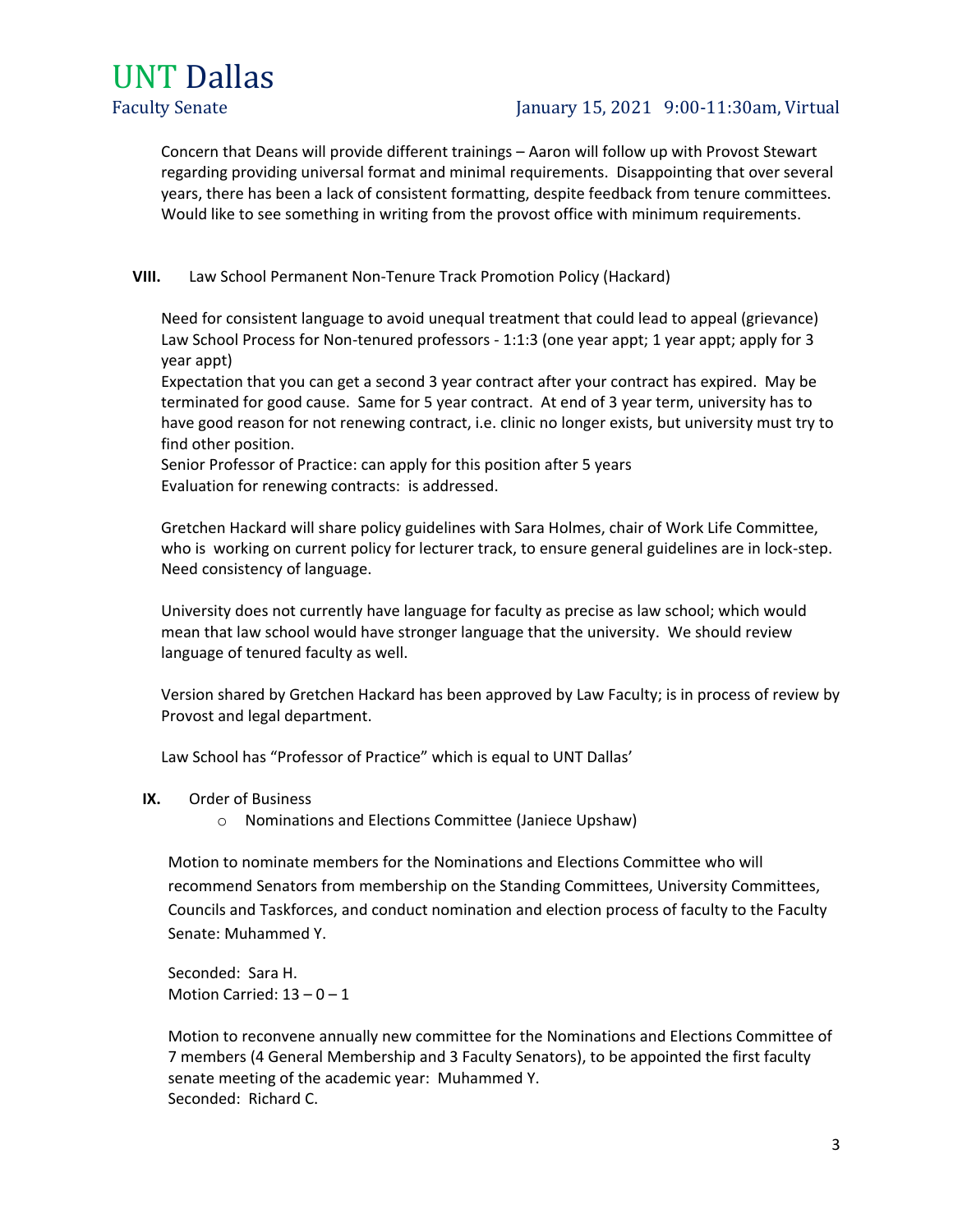

### Faculty Senate January 15, 2021 9:00-11:30am, Virtual

Motion carried:  $12 - 0 - 1$ Article 4, Line 265 – annual elections April

**X.** Ad Hoc COVID Impact on T&P Criterion (Bartula)

Create criterion to address impact of COVID 19 pandemic on tenure track or tenure promotion faculty beginning March 2019 –

Suggestion: Higher Education In the Coronavirus Virus group has what many other schools have put into place. Some have put into place a tenure stop clock.

<https://www.facebook.com/groups/higheredandcoronavirus/permalink/205862527413699>

<https://www.facebook.com/groups/higheredandcoronavirus/permalink/200058584660760>

[https://www.insidehighered.com/news/2016/06/27/stopping-tenure-clock-may-help-male](https://www.insidehighered.com/news/2016/06/27/stopping-tenure-clock-may-help-male-professors-more-female-study-finds?fbclid=IwAR2ZUfb9AymZcEUwT6UAKCmrlMH3oMc37UVr5aV60ZzsvR_viJ6kLuKNI3I)[professors-more-female-study](https://www.insidehighered.com/news/2016/06/27/stopping-tenure-clock-may-help-male-professors-more-female-study-finds?fbclid=IwAR2ZUfb9AymZcEUwT6UAKCmrlMH3oMc37UVr5aV60ZzsvR_viJ6kLuKNI3I)[finds?fbclid=IwAR2ZUfb9AymZcEUwT6UAKCmrlMH3oMc37UVr5aV60ZzsvR\\_viJ6kLuKNI3I](https://www.insidehighered.com/news/2016/06/27/stopping-tenure-clock-may-help-male-professors-more-female-study-finds?fbclid=IwAR2ZUfb9AymZcEUwT6UAKCmrlMH3oMc37UVr5aV60ZzsvR_viJ6kLuKNI3I)

<https://www.facebook.com/groups/higheredandcoronavirus/permalink/210108553655763>

We will review more in February meeting. Article provided to Aaron from Provost Stewart about burn-out among faculty during COVID 19 pandemic. Need to consider impact on our UNTD faculty and if or how to address.

**XI.** Ad-Hoc to Create Full Promotion Guidelines

Will link with Tenure and Promotion committee. Tenure and Promotion policy is being rewritten; but does not include guidelines. Need an ad hoc committee to look into these criteria.

- **XII.** Standing Committee Updates pushed to February Meeting
- **XIII.** Gallup Reasons Why (update)

Please send feedback to Aaron, Janiece, Jennifer, and Richard. We would like to take this information to President Mong so they can address any issues.

**XIV.** Segal Report via Stewart (update)

Report on Wage inequitability: Report has been completed. Provost Stewart was unable to get access to report data. Findings were presented that we do "well" compared to other institutions. Aaron has asked President Mong and Provost Stewart for the complete Segal Report. Segal Report was done through 3<sup>rd</sup> party. Law Faculty is also interested in the report. Our different schools all have different pay rates – were the comparisons done as average or by various disciplines? Was cost of living taken into account?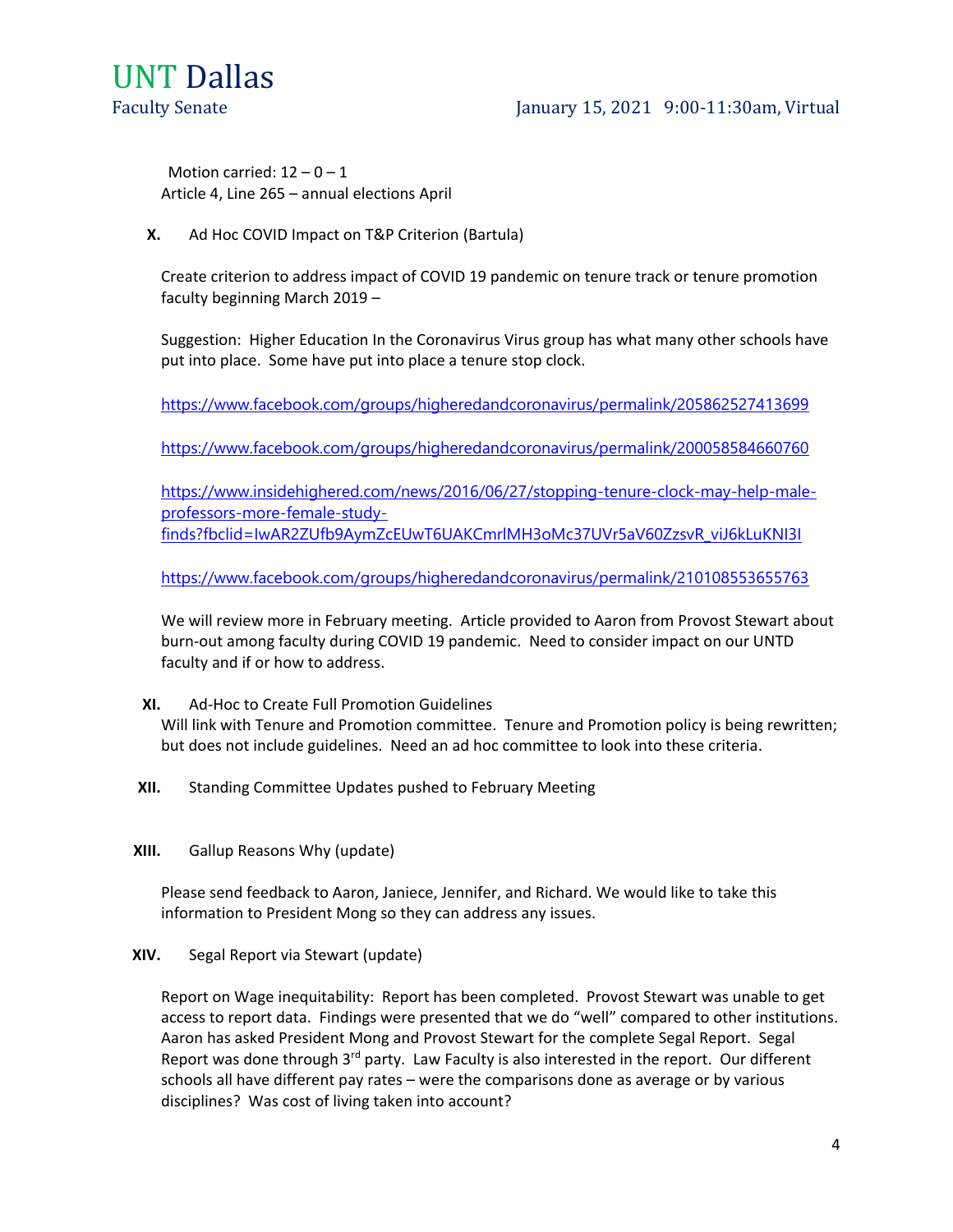

#### **XV.** Other Business

- o Sponsored Research Policies (Garner)
	- Ex. Defined cost separation; course releases, etc.

Cost to secure grants. Anecdotally have heard of individuals getting \$75,000 grant and granted a course release and others getting a \$300,000 grant and no course release. Need some language to guide how course releases are granted; so that it is not simply left to the provost discretion. Grant office has solicited grants without faculty approval. Important to look at Grants Office protocols; faculty are experiencing "poor customer service." Suggestion faculty review grant opportunities carefully to ensure they can write in course release as part of grant budget.

Posting upcoming meeting documentation: Aaron will continue to post on FS Microsoft teams as well as agenda on website

Wellness Committee: FS event for February – begin to think of recipes for health and relaxation

Nominations committee is needed for upcoming election: Self nominations for 3 faculty members:

- Muhammed Yousufuddin
- Walt Borges
- Janiece Upshaw
- **XVI.** Adjournment 11:33 a.m.

#### Motions:

Approval of Minutes Motion to approve 12.04.20 minutes: Muhammed Y. Seconded: Mujtaba Zia Motion carried:  $6 - 0 - 1$ 

Motion to establish eligibility of the Daniel Friesen Memorial Scholarship as junior or senior student in School of Business, with a minimum of 30 residency hours at UNT Dallas: Gretchen H. Seconded: Muhammed Yousufuddin Motion carried:  $12 - 0 - 1$ 

Motion to require a GPA of 3.0 for the Daniel Friesen Memorial Scholarship: Gretchen H. Seconded: Gary Holmes Motion carried:  $13 - 0 - 0$ 

Motion to require an essay for the Daniel Friesen Memorial Scholarship: Julie S.